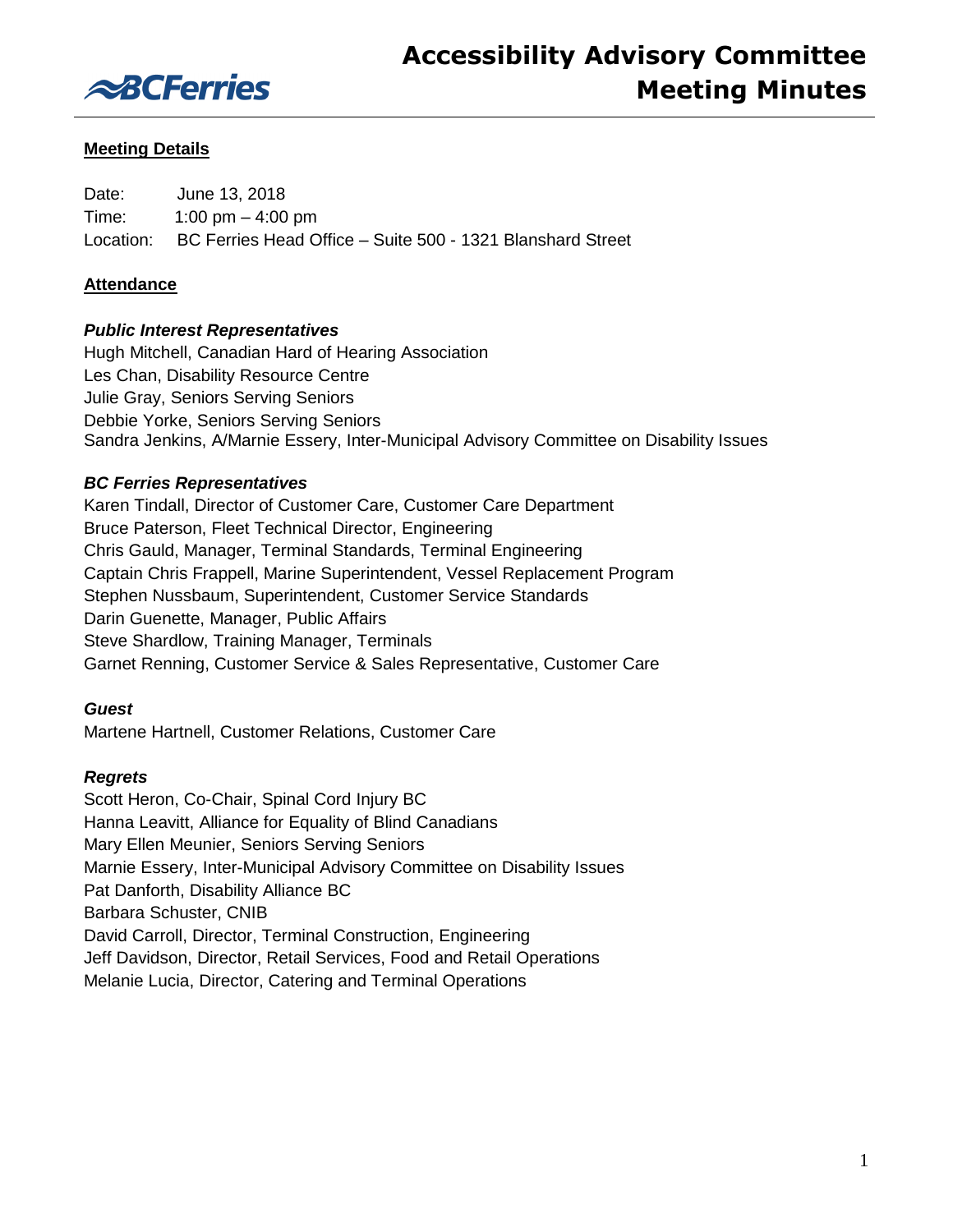

# **Introduction**

Co-Chair Karen Tindall welcomed the members of the committee.

Review of Minutes – November 17, 2017 meeting. Minutes approved by the committee.

## *Action Items for next meeting:*

1. Check and see if the standard safety announcements are captioned on vessels with television screens.

**Who:** Karen Tindall

- 2. Look into an online form for Hugh to make it easier for his group to share feedback. **Who:** Karen Tindall
- 3. Send Hugh the link for the Swartz Bay terminal development feedback survey. **Who:** Martene Hartnell
- 4. Send an email one month prior to the next meeting to solicit nominations for a new co-chair. **Who:** Karen Tindall

## **Updates from the Public Interest Representatives**

## *Hugh Mitchell*

Hugh informed the group that the Canadian Hard of Hearing Association is going through some organizational challenges. He mentioned the wording on the website stating BC Ferries is "fully accessible" is not totally accurate when referring to those who are hard of hearing. Karen is going to check and see if the standard safety announcements are captioned. Stephen Nussbaum said that BC Ferries now has more screen in better locations in terminals, including "Now Boarding" messaging. Karen also said she would look into how Hugh could acquire more feedback from his group, potentially with a feedback form. Karen will also send Hugh the link for the Swartz Bay terminal development feedback survey.

## *Julie Gray*

Seniors Serving Seniors (SSS) is recruiting volunteers to aid those frail and vulnerable seniors leaving the hospital who need companions for general assistance on a short-term basis. Julie explained that support is most needed at the beginning of hospital discharge. SSS began offering a Senior Peer Counselling program which provides emotional support to seniors having a difficult time. Both training programs start in September.

## *Les Chan*

Les shared that his group has voiced some concerns about the size of the DSI card. Karen shared that BC Ferries is moving in the direction of eliminating the physical card in the future; this will involve some negotiations with the government. Hugh suggested an electronic card for the e-wallet on smartphones.

## *Pat Danforth (update provided by Karen Tindall)*

Pat asked Karen to share some customer experiences on her behalf. Pat's colleague, Elizabeth Lalonde, had some concerns about the lack of braille on the vessels, particularly in the accessible washroom. Karen explained that we are updating our signage package for all ships going into refit; this includes braille and tactile signage. Karen also shared a customer experience where a disabled customer and her dog were loaded onto a Salish Class vessel; this particular customer was upset about being loaded onto a sloped deck, the vehicle exhaust fumes and significant noise levels. Lastly, Karen informed the group about a customer, who has filed a Human Rights complaint regarding his wish to be guaranteed a space on the upper vehicle deck whenever he sails. Karen explained that we can honour upper vehicle deck requests when notice is given at the terminal and conditions allow for it.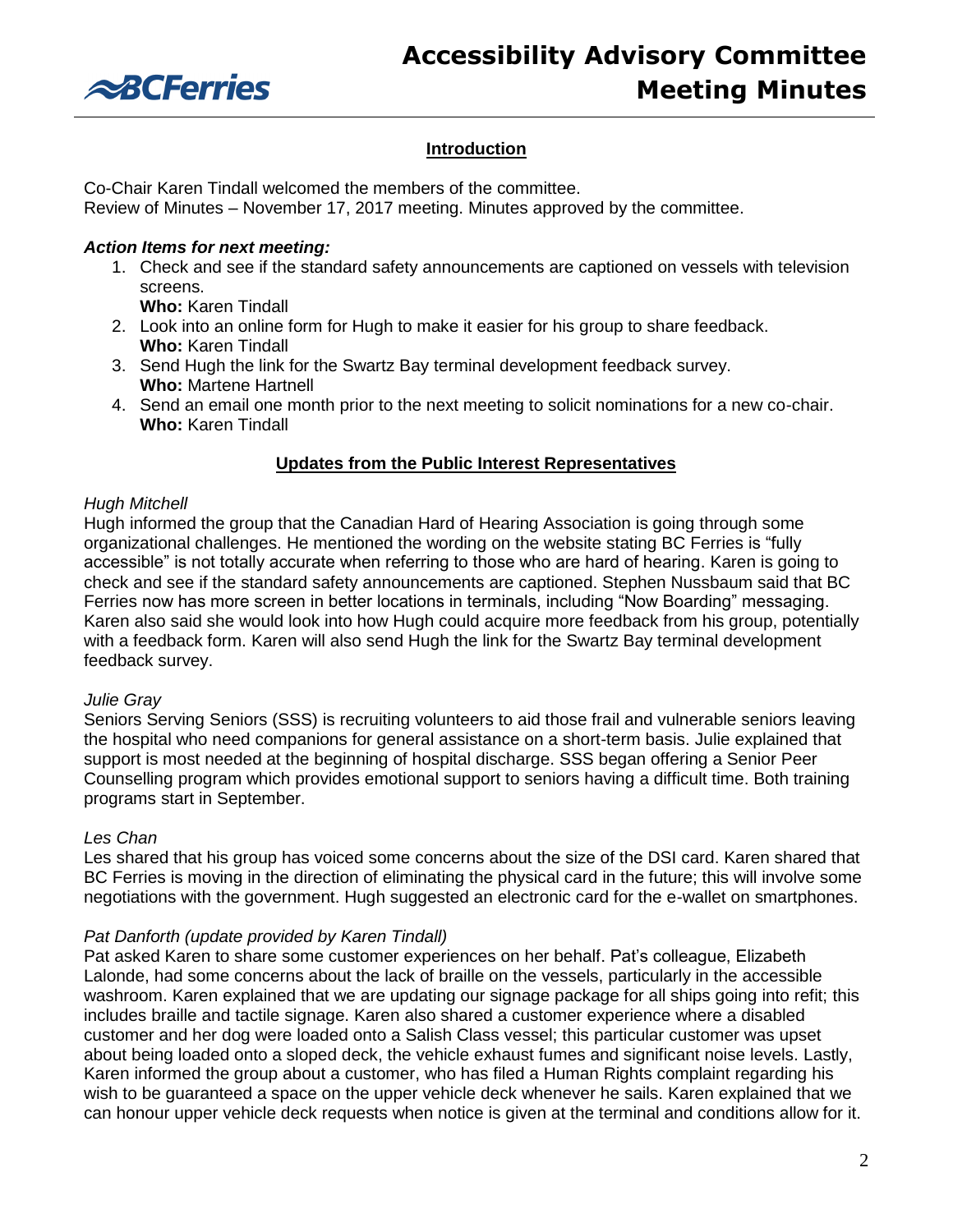

# **Accessibility Advisory Committee Meeting Minutes**

#### *Sandra Jenkins*

Sandra shared that members of the Inter-Municipal Advisory Committee on Disability Issues would like BC Ferries to offer more sailings between Brentwood Bay and Mill Bay, as well as the ability to reserve on this route. Marnie Essery has sent out the Horseshoe Bay and Swartz Bay terminal development surveys to their constituents so that they could provide their feedback. Sandra mentioned she has received some complaints from her constituents regarding accessibility at the Horseshoe Bay foot passenger terminal (difficulties with wheelchair service). Karen explained that with our new reservation system, customers will eventually be able to reserve online for the wheelchair service and specify their needs about accessibility so that we can better assist them. Sandra asked if next April, someone from BC Ferries could speak about how we accommodate persons with disabilities.

## **Break: 2:15 - 2:30 pm**

## **Updates from BC Ferries**

## **Terminal Update***:*

Stephen Nussbaum explained that BC Ferries received mostly positive feedback about our wheelchair assistance service; we have only received only 14 negative comments about the service and the rest has been positive or neutral. The current process is to load wheelchair passengers on first and off last. Stephen added that BC Ferries is developing a system for tracking the company's wheelchair inventory. It has been tested at Duke Point and a further trial is expected. BC Ferries has also ordered two motorized wheelchairs movers for our wheelchairs. Les Chan suggested BC Ferries should make the free services for persons with disabilities (e.g. wheelchair service) more obvious on our website. Karen said we're looking into it because we want people to pre-book the wheelchair service.

We are aware of an inconsistency with elevator placement for those vehicles requiring access to an elevator. Regarding the passenger restriction on the lower vehicle deck, Stephen explained that we can normally accommodate if the sailing is not full.

There has also been a trial in Prince Rupert, where customers can utilize fold-down seats on the trestle to have a seat/take a break while making their way onto the vessel.

## **Vessel Development Update:**

Bruce Paterson provided an update on the upcoming vessel replacements and mid-life upgrades (see PowerPoint presentation). The next ten years will be busy for ship replacement.

## *Minor 44/47 Class Vessels:*

They have officially been named the "Island" Class. BC Ferries is working on plans for this new vessel class expected to be delivered in 2019. Island Class vessels are intended for short routes; they will be double-ended and will have an accessible passenger lounge on the main car deck. There will be chair lift systems fitted on these vessels. They will have diesel generators and lithium ion batteries. The plan is to replace 2 Bowen Class vessels (Mayne Queen and Bowen Queen) with 4 Island Class vessels, resulting in an increase in service. Overall, there is the potential for 12 minor vessels to be built in the same style. The end goal is to have zero-emission vessels which are fully electric; BC Ferries is in discussion with BC Hydro about this.

## *New Major Vessels Project:*

We are working to replace 5 major "C" Class vessels. They are expected to be like the Coastal Class vessels, but larger. These vessels will have a higher ratio of passenger seating. They will be hybrid/ powered by Liquefied Natural Gas (LNG), with low underwater-radiated noise. For the future of our fleet, we are developing a universal design and will consult committee members for input.